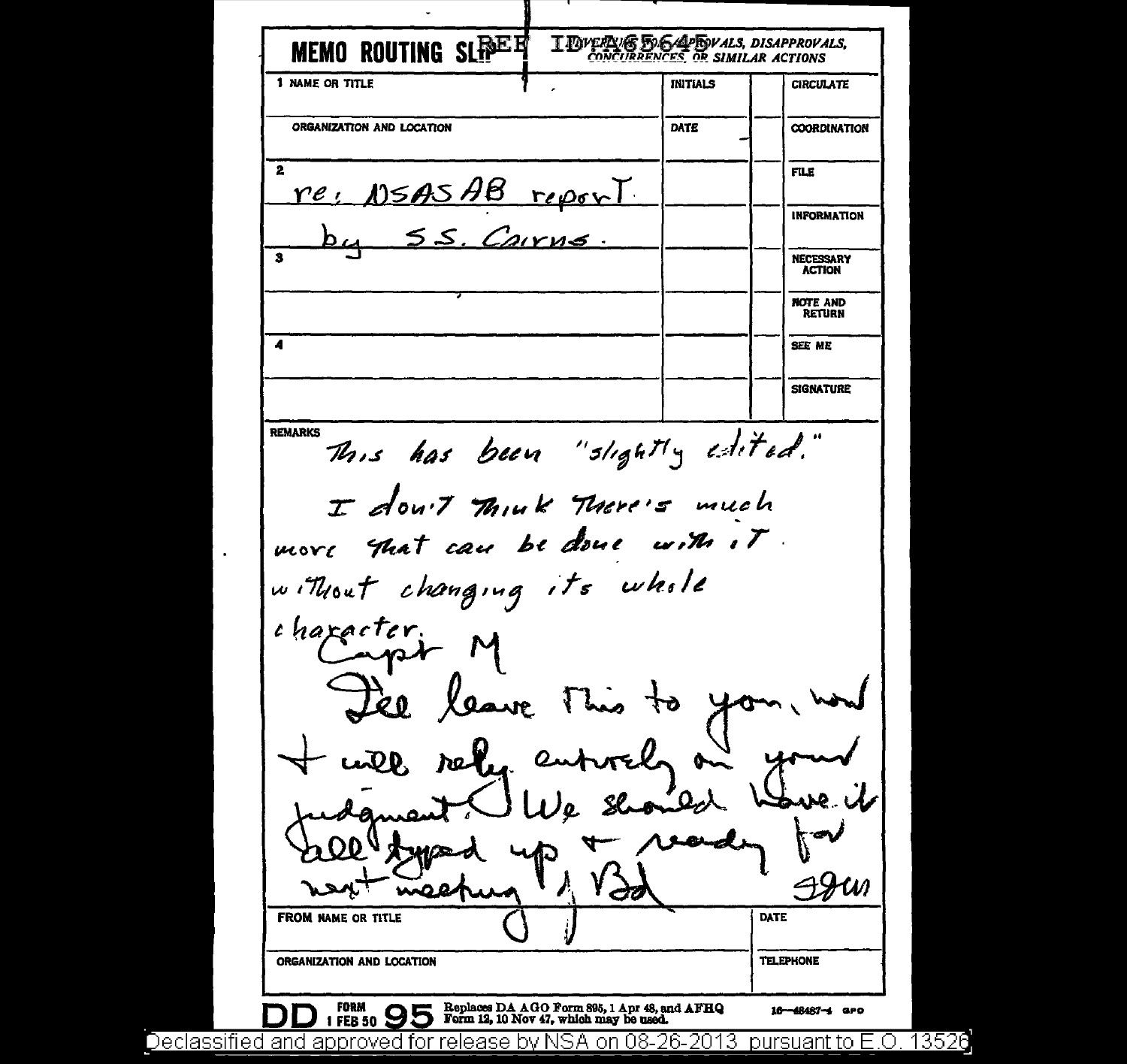## THF. NATIONAL SECURITY AGENCY SCIENTIFIC ADVISORY BOARD REPORT FOR THE PERIOD JANUARY 1953 THROUGH JUNE 1954

#### ·I. **INTRODUCTION**

• .. ·.

•

The National Security Agency Scientific Advisory Board (NSASAB) was created under NSA Regulation Number 11-3, dated 22 January 1953. This regulation was renewed, in slightly modified form,on 26 January 1954. The present report is submitted in conformity with paragraph  $4f$ , Section III of that regulation. The period covered, however, is a year and a half instead of a single year, bringing the reports into phase with fiscal years.

The Board, which superseded the Special Cryptologic Advisory Group (SCAG), was established in order that the NSA might secure the advice and assistance of an organized group of consultants, qualified in fields directly related to the most important and difficult problems of the Agency. Experience with SCAG suggested the desirability of a relatively small advisory board, holding two or three formal meetings a year and performing its functions largely through the instrumentality of a varying system of panels and subpanels, composed not only of Board members but also of other outside consultants with special technical qualifications. Thus individual consultation is emphasized, supplemented by occasional discussions and reports by· groups designated to study particular problems. Reports from such specialized groups are submitted to the Board for approval, and then to the Director of the NSA.

,, ....

.\_ ...

The Director of the NSA appoints the members of the Board, its Chairman, and the members of the various panels and subpanels.

In general, the Board is charged with reviewing the principal problems of the Agency, surveying the methods and the equipment employed in attacking such problems, directing attention to relevant external studies and developments, and suggesting modifications in modes of attack, in emphasis, in equipment and so on.

An Executive Group for Board Affairs (EXSAB), in the NSA is charged with various liaison functions, including presentations, arrangements for meetings and visits of individuals or groups, and monitoring the implementation of such NSASAB recommendations as are approved by the Director, NSA. This group has attacked with great skill and diligence the difficult continuing problem of briefing the members of NSASAB and its panels on the manifold

SE€RE'f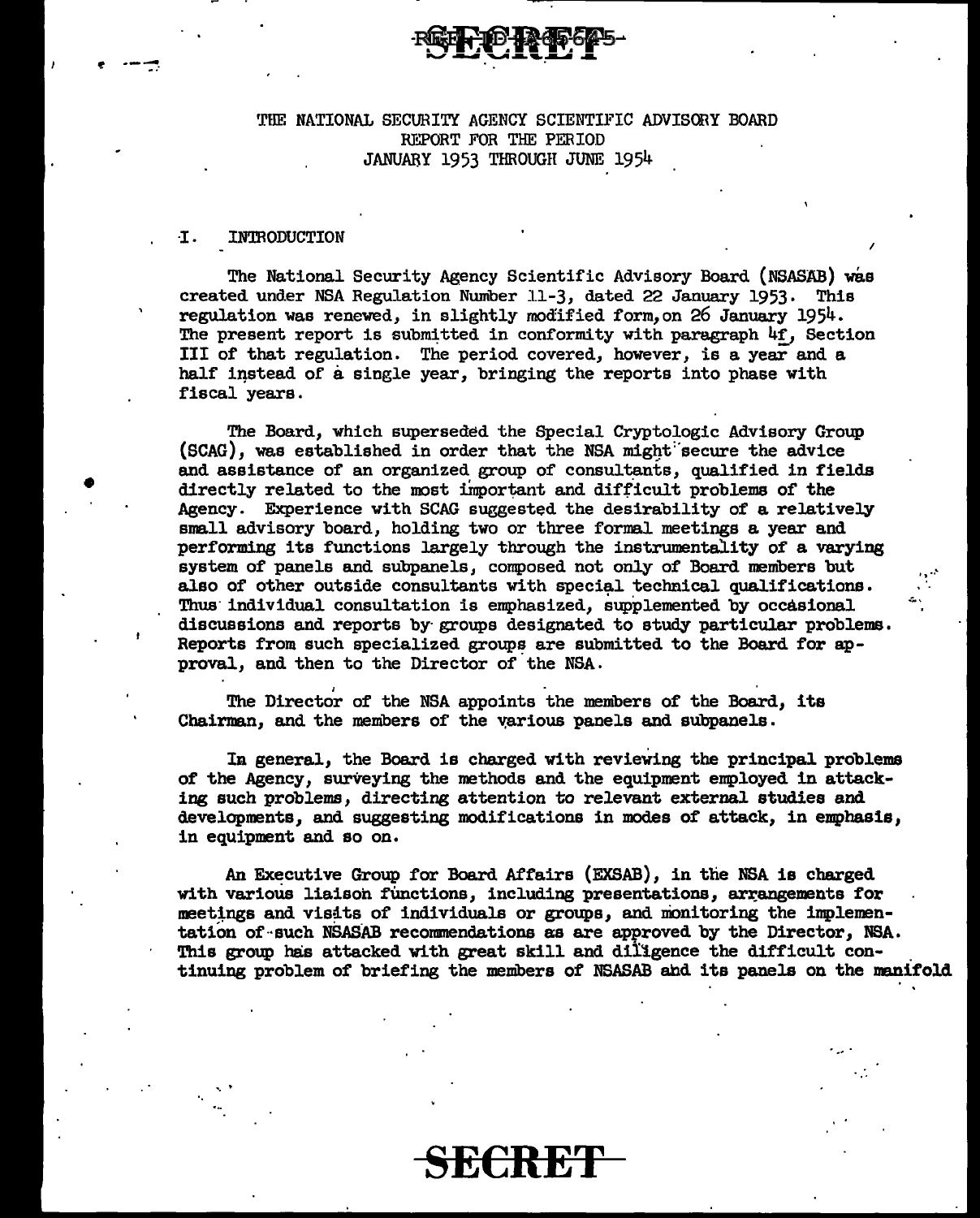work of the Agency. Their efforts included general presentations on COMINT and COMSEC operations and on the organization of NSA; various tours of analytic machinery; discussions of teletype scramblers, special intercept equipment and urgent Russian problems in various phases of consideration.

#### II. MEMBERSHIP OF NSASAB.

The members of NSASAB at the time of its first meeting, 4 February 1953, were:

> Professor Stewart S. Cairns, Chairman Head, Department of Mathematics University of Illinois.

Mr. H. P. Corwith Vice President Western Union Telegraph Company.

Dr. Howard T. Engstrom Assistant Vice President Engineering Research Associates Division of Remington Rand

Mr. John C. McPherson Vice President International Business Machines Corporation.

Professor Howard P. Robertson California Institute of Technology  $\mathcal{D}^{\text{max}}$ 

Professor John von Neumann. Institute for Advance Study

Professor S. S. Wilks Princeton University

By 23 March 1953, the Board had increased by the addition of:

 $Dr. L.T.E. Thompson$ Vice Chairman, Research and Development Board Department of Defense.

ren w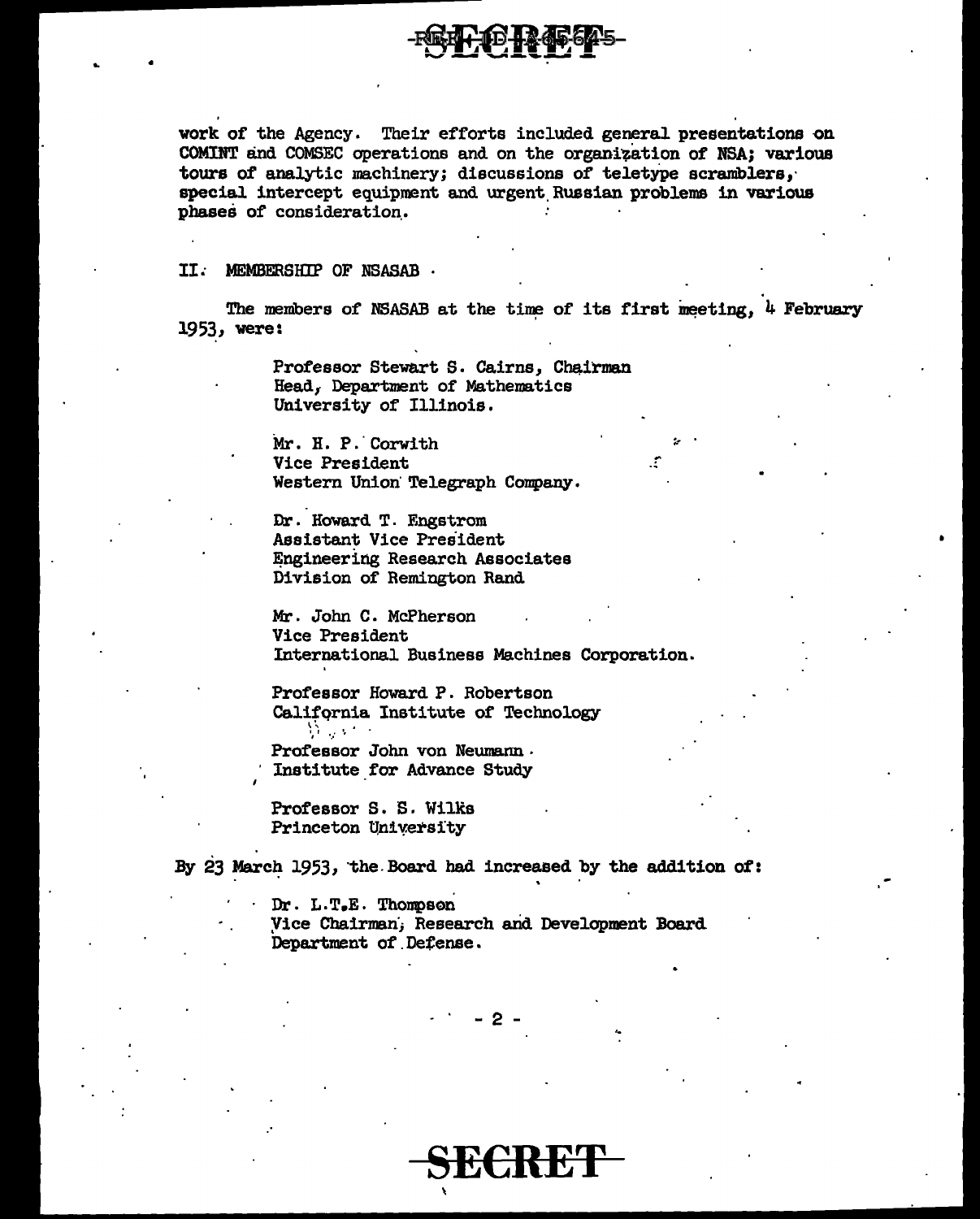

By the meeting of 11 June 1953, the Board had accquired:

Dr. Walter R.G. Baker Vice President and General Manager Electronics Division General Electric Company.

At the meeting of 11 September 1953, Dr. L.T.E. Thompson requested that his active Board membership be terminated, in view of the abolition of the Research and Development Board and his resignation from full-time service with the Department of Defense. His request was granted and he was replaced by:

> Mr. Donald A. Quarles Assistant Secretary of Defense for Research and Development.

The only other change in Board membership was the addition, before the meeting of 20-21 April 1954 of:

> Mr. Arthur w. Horton,.Jr. Bell Telephone Laboratories, Inc.

Certain meetings were attended by Mr. J.Z. Millar of Western Union, iri place of Mr. Corwith, and by Mr. M. Dean Post in place of Mr. Quarles.

# .<br>- TII. MEETINGS OF THE BOARD AS A WHOLE

Formal meetings of NSASAB were held on 5 February.1953, 11-12 June 1953, 11 September 1953, 15-16 October 1953 and 20-21 April 19.54.

#### IV. THE SPECIAL STUDY GROUP

.•

.. i .

The first specific major undertaking of NSASAB was an investigation which culminated in a report entitled "The Potentialities of COMINT for Strategic Warning." The proposal for this study was introduced and discussed at. the meeting of 11-12 June 1953 by Radm. J.N. Wenger and Dr. L.T.E. Thompson. The Director pf NSA requested that the Board conduct the proposed study, with the purpose of evaluating COMINT as an important a.d.Junct to early warning radar in connection with the air defense problem. The. composition of· the Special Study Group was as follows:

3 -

SECRET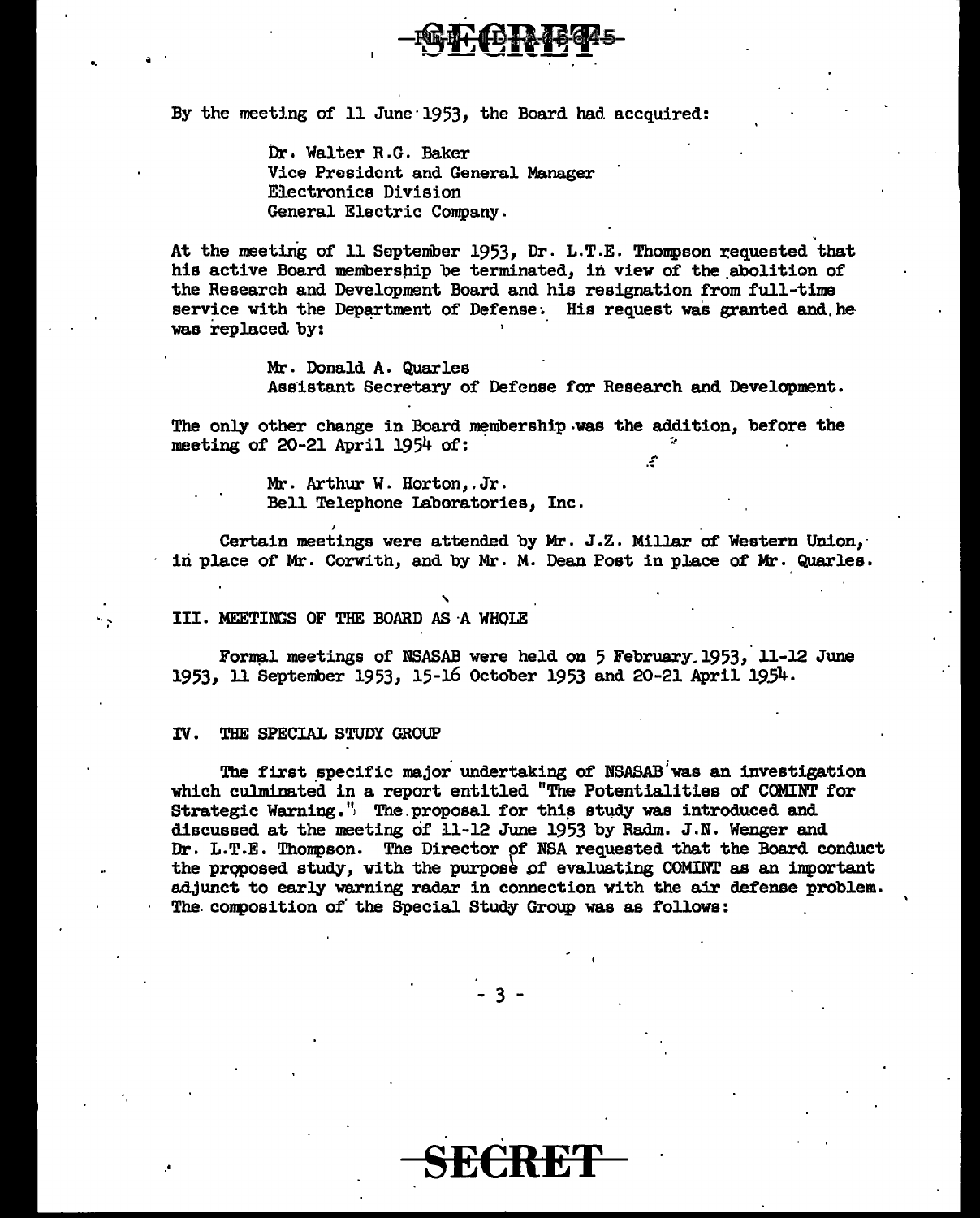ı. Members of the NSASAB:

Dr. H.P. Robertson, Chairman

Dr. Howard T. Engstrom

Mr. John C. McPherson

Dr. Samuel S. Wilks.

- $\mathbf{P}$ Consultants:
	- Mr. M. Dean Post, Staff Assistant, Assistant Secretary of Defense for Research and Development
	- Mr. Charles S. Weaver, Staff Assistant, Assistant Secretary of Defense for Research and
	- Development Dr. Richard C. Raymond, Electronics Division,

RAND Corporation.

3. NSA Participants and Observers:

> Mr. William F. Friedman, Executive Secretary, NSASAB Captain Irving T. McDonald, Jr., USAF Miss Carolyn J. Fox.

**4. USAF Security Service Observer:** 

PL 86-36/50 USC 3605 EO 3.3(h)(2)

Colonel Gordon W. Wildes, USAF.

This Group devoted a large part of the summer to their formidable task. The Board-member participants, accompanied by the consultants, the Executive Secretary, Colonel Wildes and Captain McDonald visited various establishments, consulting numerous persons, studying, discussing and preparing their report. The group reported in preliminary form at the NSASAB meeting of 11 September 1953 and in final form at the meeting of 15-16 October, when the Board voted its unanimous approval of the report. For present purposes, it appears sufficient to remark that the report contains many recommendations and suggestions, the importance of which can not be overestimated, which have been reviewed in NSA and, as approved by the Director, are being followed up on an active, continual basis. At the meeting of 20-21 April 1954, there was some discussion of the various recommendations and the consequent actions. There was also a discussion of a modified version to be supplied to the at their request. It appears clear that the work of the Special Study Group will be of lasting value in the further development of the COMINT program. It has likewise proved valuable in connection with the high-level personnel problem of the Agency.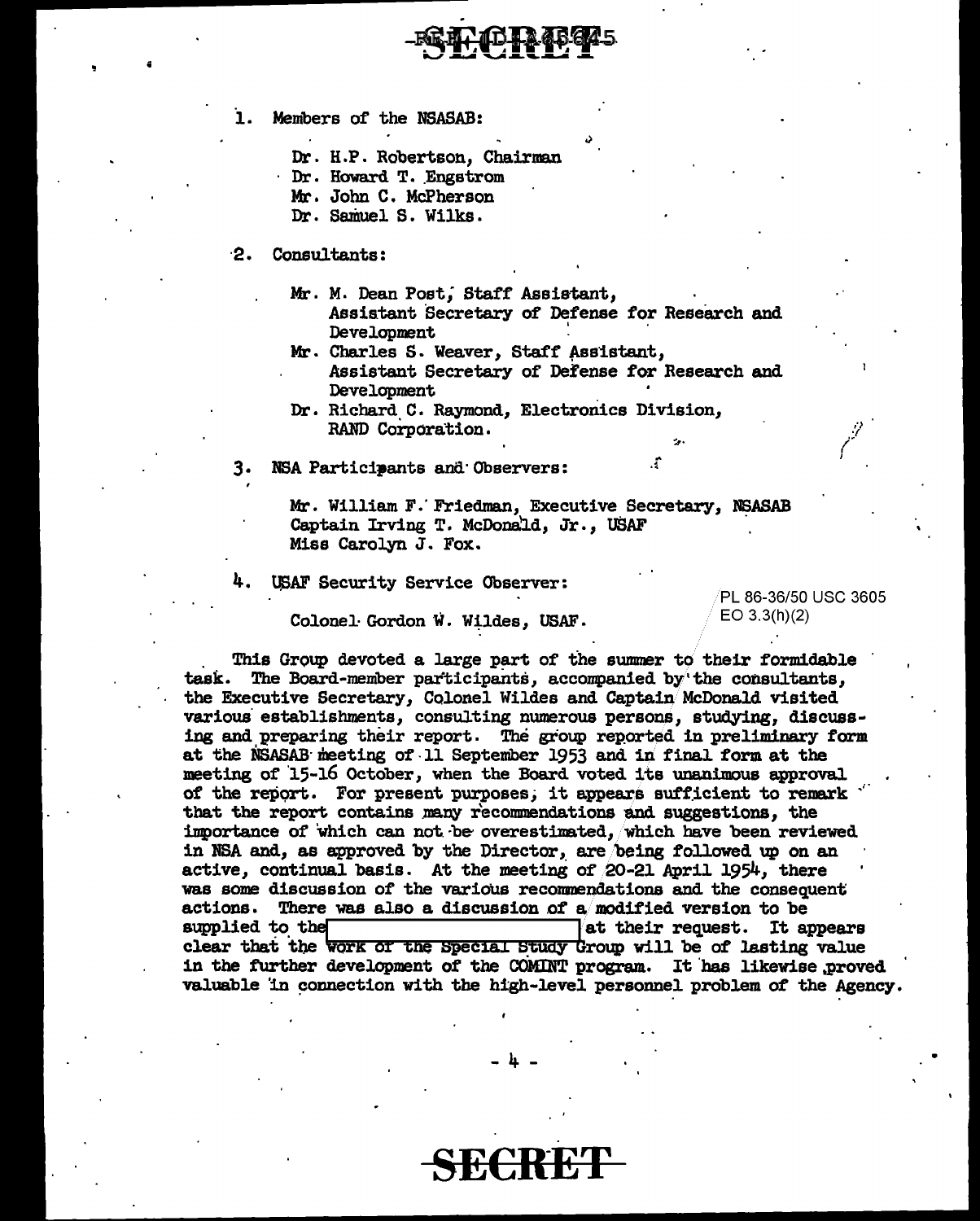#### V. THE PANELS

A second major accomplishment has been the establishment of"three panels: Electronics, Mathematics, and Telecommunications. The fields of specialization, the modus operandi and the composition of the panels were subjects for deliberation throughout the period covered by this report. · Each member of the Board is available for panel work, and the chairman of each panel is a Board member.

> 14 members of the Electronics Panel (H. T. Engstrom, Chairman) ·

" .. .. ,

7 members of the Telecommunications Panel  $(H. P.$  Corwith, Chairman)

r

J

12 members of the Mathematics Panel {s. s. Wilks, Chairman)

A number of other possible members are in a pending category. The members were appointed by the Director, in accordance with NSA Regulation  $11-3$ , on. recommendation from the Board and after the necessary clearance procedures. The chairmen were similarly appointed, after consultation with the Chairman of NSASAB. The panel's were sufficiently complete to justify meetings on 20-21 May 1954, attended by all members excepting five of the mathema-ticians. ticians.

These two days were devoted largely to briefings and conducted tours for those unfamiliar with the work of the Agency, to technical presentations for the several panels and to individual consulting. It is expected that the work of the panels will be largely on an individual consulting basis, with occasional panel meetings. It is also expected that certain problems will be attacked by subpanels or special committees cutting across panel boundaries and possibly enlisting the aid of experts who are not panel members • Qne such committee has already commenced to function, as noted in the next paragraph. ,

VI. THE COMMITTEE ON GENERAL PURPOSE FLEXIBLE ANALYTIC EQUIPMENT

This committee was established at the suggestion and under the chairmanship of John C. McPherson. The membership is drawn from the Electronics and Mathematics Panels.\* A first meeting was held at the Agency  $4-7$ . May 1954.

\*(Mr. McPherson, Dr. von Neumann, Mr. Howard, Prof. Forrester, Mr. Desch,  $Mr.$  Dunwell, Dr. Shannon, and Mr. Horton.)

SE€RET.

- 5 -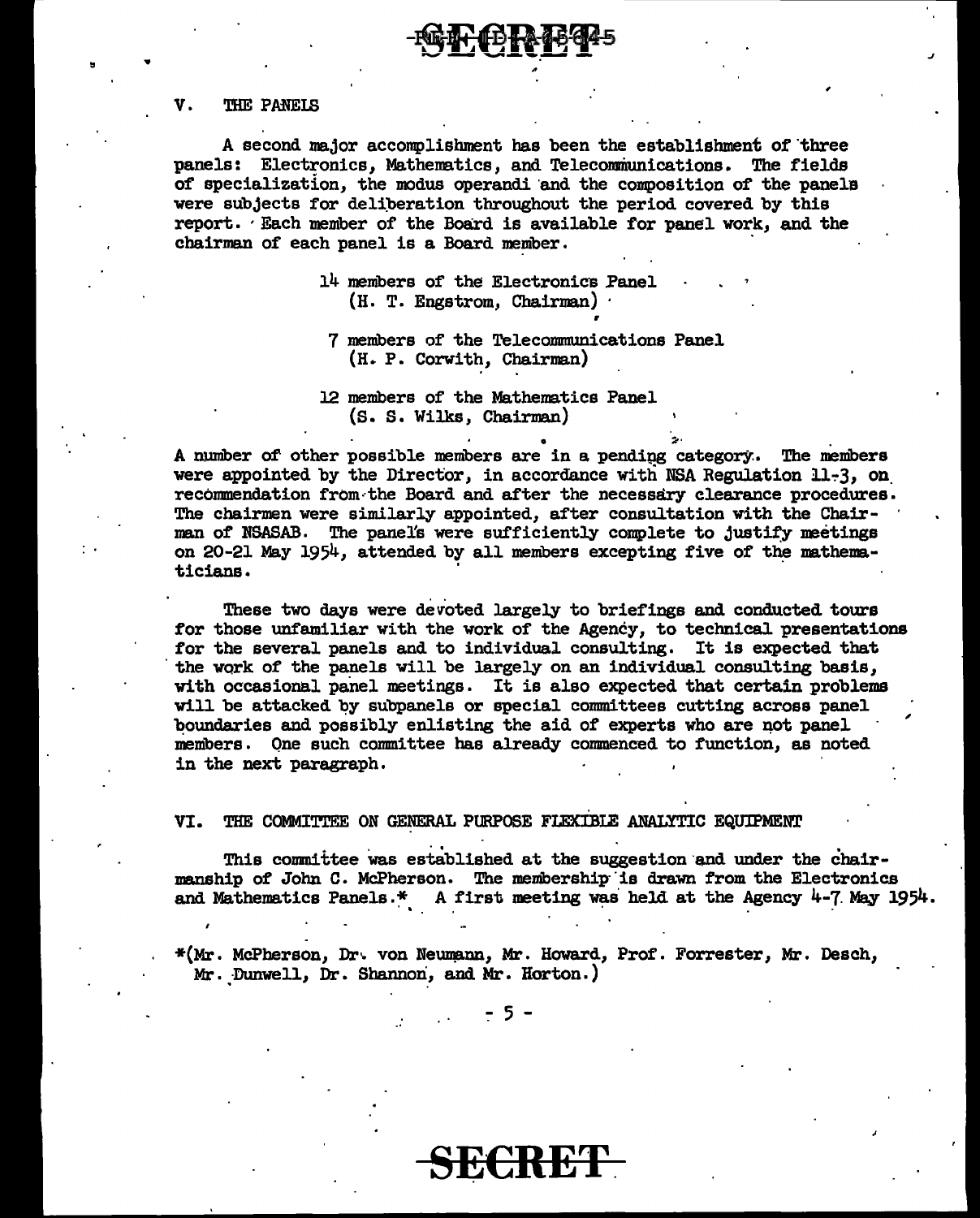VII. THE DEPUTY DIRECTOR FOR RESEARCH AND DEVELOPMENT

The search for a Deputy Director  $(R/D)$  dates back to August of 1952. It was fraught with the difficulties  $(1)$  initially of obtaining a suitable super-grade for the position  $(2)$  of locating an individual who combined the necessary high qualifications, prestige and experience with availability • and willingness to serve. From the very lirst Board meeting,  $5$  February 1953, until an appointment was finally made in April  $1954$ , the Board devoted a great deal of time to assisting in the search. Long lists of variously qualified prospects were drawn up und apportioned into categories in accordance with estimates of their availability and their suitability. From time to time a few of these prospects were arranged preferentially and submitted to the Director,  $N/\Lambda$ , as suggestions for the next few approaches. In February 1954, the possibility of A.B. Clark (a vice president of the Bell Telephone Laboratorles) came into the picture. He was obviously qualified and was fortunately found to be available and willing. His appointment was announced to the Board members by letter prior to the meeting of 20-21 April 1954, at which time Mr. Clark was introduced to NSASAB and participated in its deliberations.

#### VIII. THE PERSONNEL PROBLEM

Various discussions of NSA problems have led to personnel considerations. These have included such matters as the distribution of effort between relatively long-range research and problems related to current production. The urgency of the latter may at times tend to divert some attention from the former. Another source of difficulty, which has been substantially ameliorated, was the lack of super-grades and the shortage of high-level positions to which scientists in the Agency might aspire, without necessarily being promoted from scientific work into primarily administrative duties. At the meetings in the fall of 1953, the Board discussed the highlevel personnel problem. On 16 October, it adopted a Resolution on Personnel, which, along with the report of the Special Study Group, was of assistance to the Director in obtaining significant improvements. There are, of course, continuing problems, including the establishment of a well-developed career program for scientists at the NSA and the problem of recruiting outstanding new talent despite the security restrictions which inevitably interfere with "selling" the Agency to a desirable prospect. Various sug-' gestions have involved the possibility of utilizing the prestige of Board members in recruiting. The members of NSASAB have expressed a willingness that this be done, if it can contribute to the effort. The possibility of more extended use of Educational Testing Services (Princeton, N.J.) was suggested in connection with procedures for the selection, placement and evaluation of personnel. It appears that S.S. Wilks may be useful if it is decided to pursue this possibility and, in general, if opinions are wanted regarding the merits of various personnel consulting organizations.

- 6 -